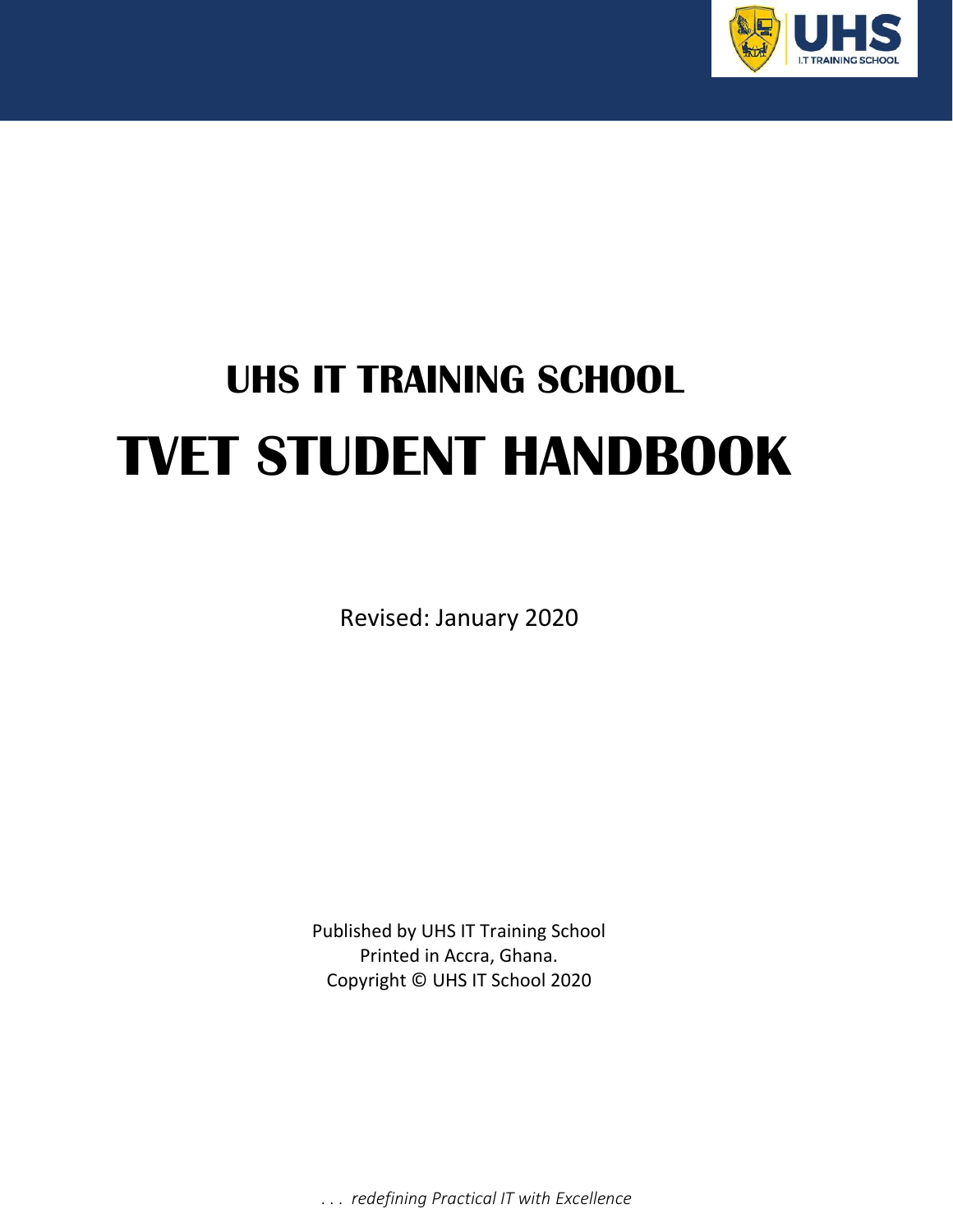## Contents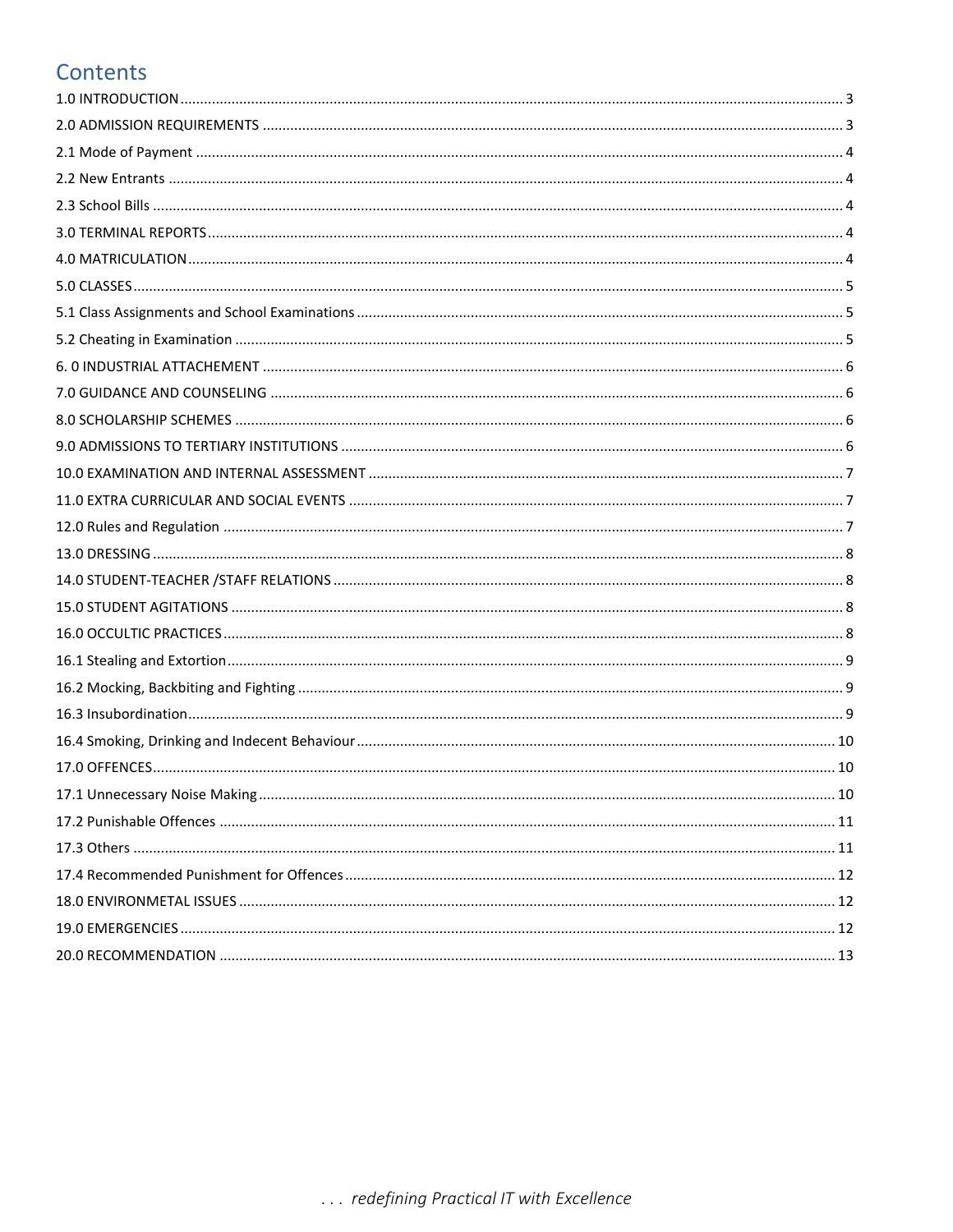## <span id="page-2-0"></span>**1.0 INTRODUCTION**

At UHS I.T Training School, we offer Technical & Vocational Education Training. Our curriculum is based on the Technical & Vocational Education Division of the Ghana Education Service principles and guidelines. Currently, the school offers courses in ICT, Business Studies and Computer Hardware Technology under TVET.

| <b>ICT Business Studies</b>                 | <b>Computer Hardware</b>                  | <b>Core Subjects</b>     |
|---------------------------------------------|-------------------------------------------|--------------------------|
|                                             | <b>Technology</b>                         |                          |
| ICT                                         | Electronics & computer Hardware           | <b>Mathematics</b>       |
| <b>Office Practice &amp; Administration</b> | <b>Computer Practice &amp; Networking</b> | Science                  |
| <b>Business Law</b>                         | <b>Practical ICT</b>                      | English                  |
| Economics                                   |                                           | <b>Social Studies</b>    |
| Entrepreneurship                            |                                           | <b>Technical Drawing</b> |

#### **TVET Courses - 3 Years - Ghana Education Service (GES)**

## <span id="page-2-1"></span>**2.0 ADMISSION REQUIREMENTS**

- One (1) copy of certified Result slips/Certificates/Transcripts
- A copy of any national identification card e.g. National passport, Ghana card, Driver's license, voters ID
- Two recent passport-size photographs, one of which should be fixed on the form. The remaining photograph should be endorsed.

#### **Note:**

Submitting a falsified Educational Certificate, a falsified academic Transcript, a fake Identity or falsified reference letter is an offence.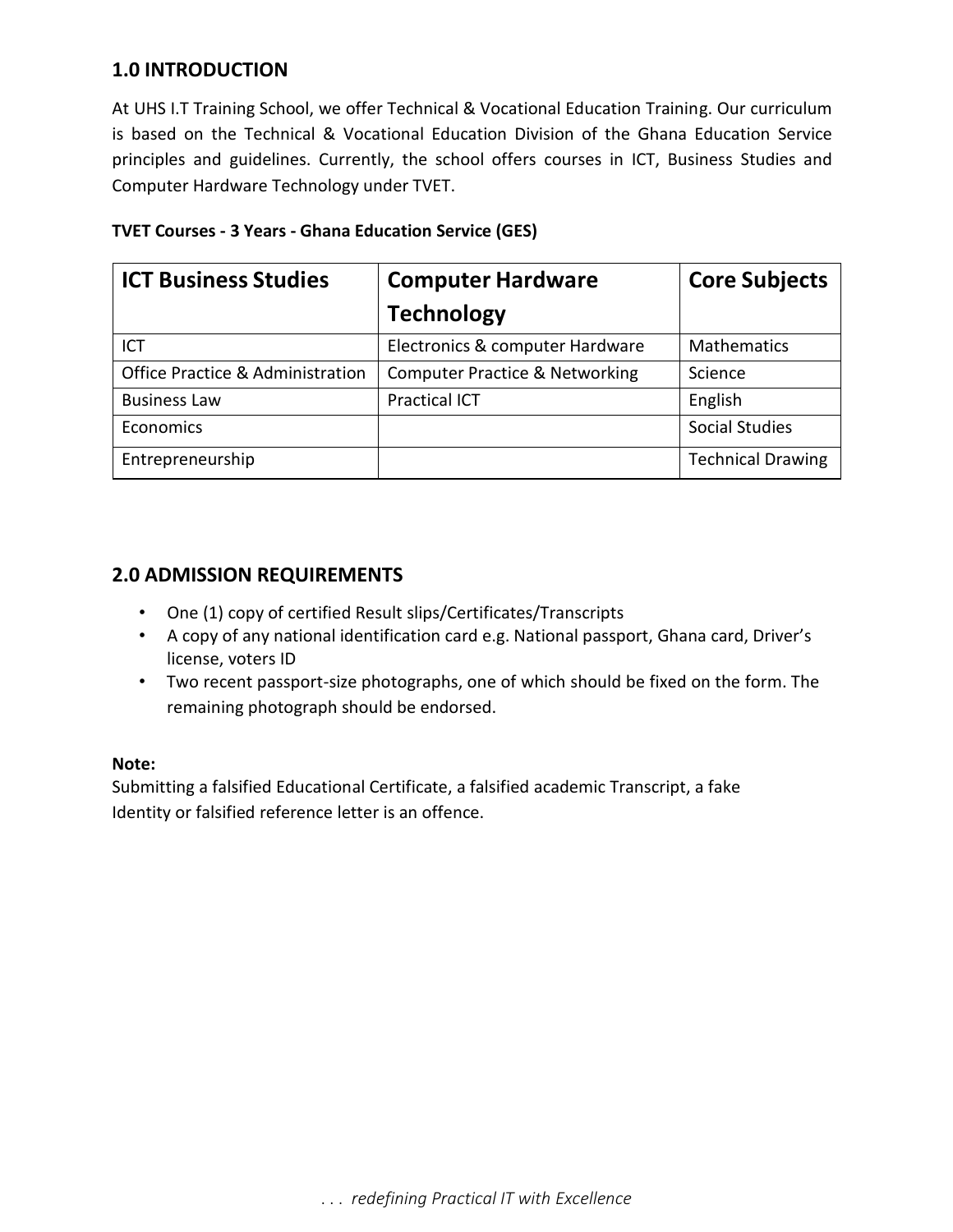## <span id="page-3-0"></span>**2.1 Mode of Payment**

#### **Payment of School fee in full at Consolidated Bank Ghana {CBG}**

Account Name: **UNIQUE HUB SYSTEMS I.T TRAINING SCHOOL**  Branch : Kwabenya Acct No. :………………………………………………………………………

## <span id="page-3-1"></span>**2.2 New Entrants**

Admissions for new students take place in September of each year. A continuing student whose work is consistently below standard may be asked to repeat or withdraw completely from the program. This will encourage hard work for outstanding performance and excellent results by other students.

## <span id="page-3-2"></span>**2.3 School Bills**

Bills are issued to students on termly basis and are expected to be paid before/when the school term begins.

#### <span id="page-3-3"></span>**3.0 TERMINAL REPORTS**

Terminal Reports are prepared and given to parents/guardians at the end of every term by emails, Postal or through ward to inform them of their ward's performance in school. Parents are advised to study these reports and discuss them with their wards. They are also encouraged to come to the school for further discussion on their ward's performance if they find it necessary.

#### <span id="page-3-4"></span>**4.0 MATRICULATION**

- A person enrolling into Unique Hub Systems I.T training School for the first time shall be matriculated.
- A person shall not matriculate into the School unless that person has fulfilled the conditions prescribed by the Academic Board and has been accepted for admission.
- The Academic Board shall determine the manner of matriculation into the Unique Hub Systems I.T training School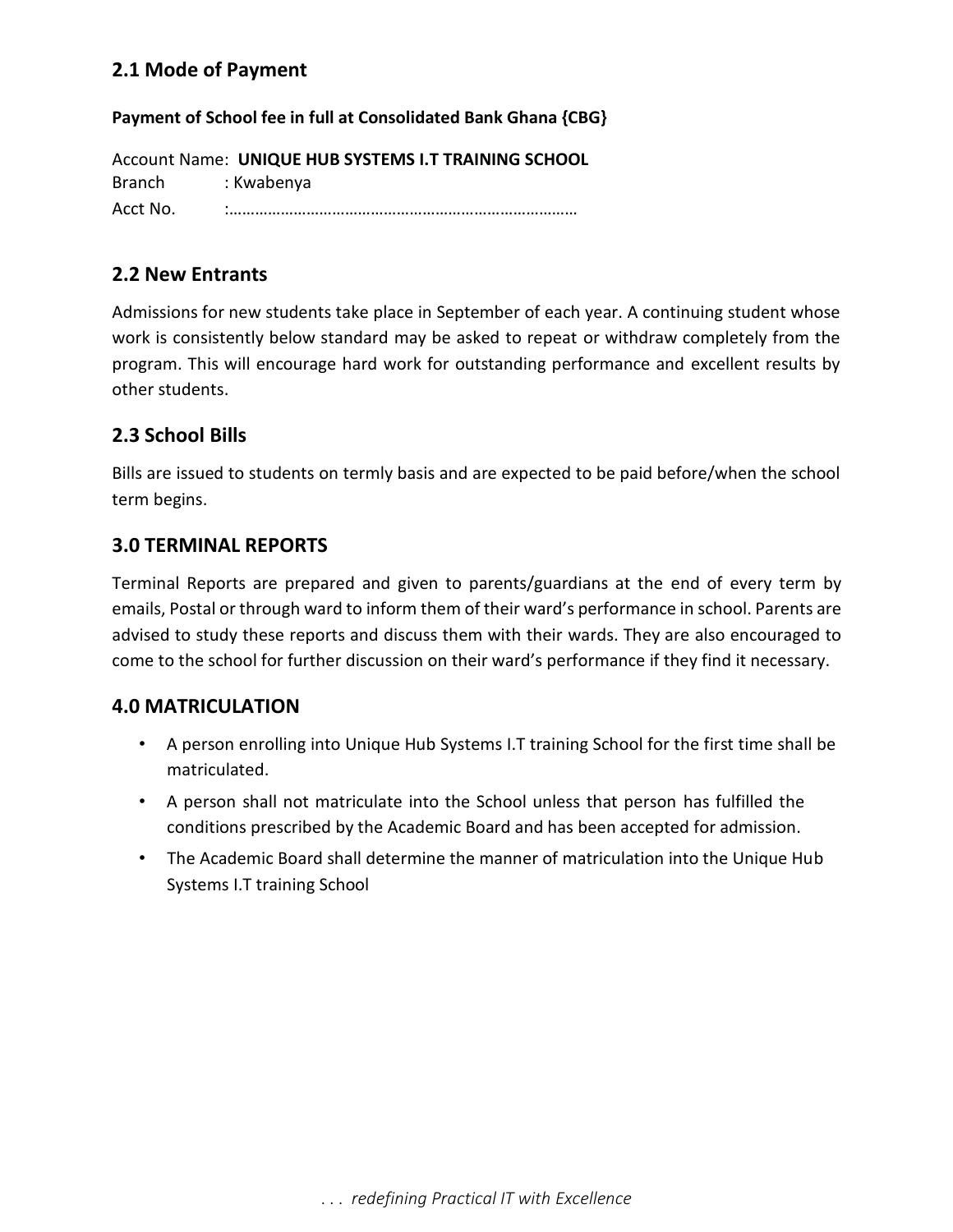## <span id="page-4-0"></span>**5.0 CLASSES**

- Students are to attend classes punctually and regular. No student should be found loitering around the school during classes' hours;
- Students are to remain silent when a tutor is not in class;
- Illegal organization of extra classes or private classes, which are not authorized by the school authorities, is prohibited. Violation of these regulations attracts the suspension of the tutor and the students involved.
- During Examinations, any student who will be more than thirty minutes late to the exam's hall will not be allowed to write the examination.

## <span id="page-4-1"></span>**5.1 Class Assignments and School Examinations**

All students are entreated to complete their class assignments on time. This would help course tutors to monitor their progress and offer useful advice where necessary.

- All Class assignments / Examinations organized and conducted by the school are compulsory for all students.
- All students should take all papers in all examination conducted by the school and meant for their class. Failure to take a subject attracts punishment.
- Any student who fails to take an entire examination without tangible reason attracts suspension, repetition of current level or outright dismissal.
- Students who continue to dodge examinations and class tests and do not submit class assignments shall be penalized.

## <span id="page-4-2"></span>**5.2 Cheating in Examination**

- Permitting another student to copy answers in an examination or exchanging notes between students in an examination is an offence.
- Possessing unauthorized materials in the examination room and other information during an examination or in class which is not authorized by the instructor is an offence
- Writing an answer to a student in class examination or assignment and submitting it as written in class is an offence.
- Impersonation in an examination is an offence.
- Allowing one's own work to be copied and submitted by another student is an offence.
- Altering or falsifying examination or assignment results after they have been evaluated by the instructor and returned is an offence.
- Improperly obtaining prior knowledge of an examination paper and using that knowledge in the examination is an offence.
- Removing an examination paper from an examination room when it is specified that the paper is not to be retained by the student is an offence.

. . . *redefining Practical IT with Excellence*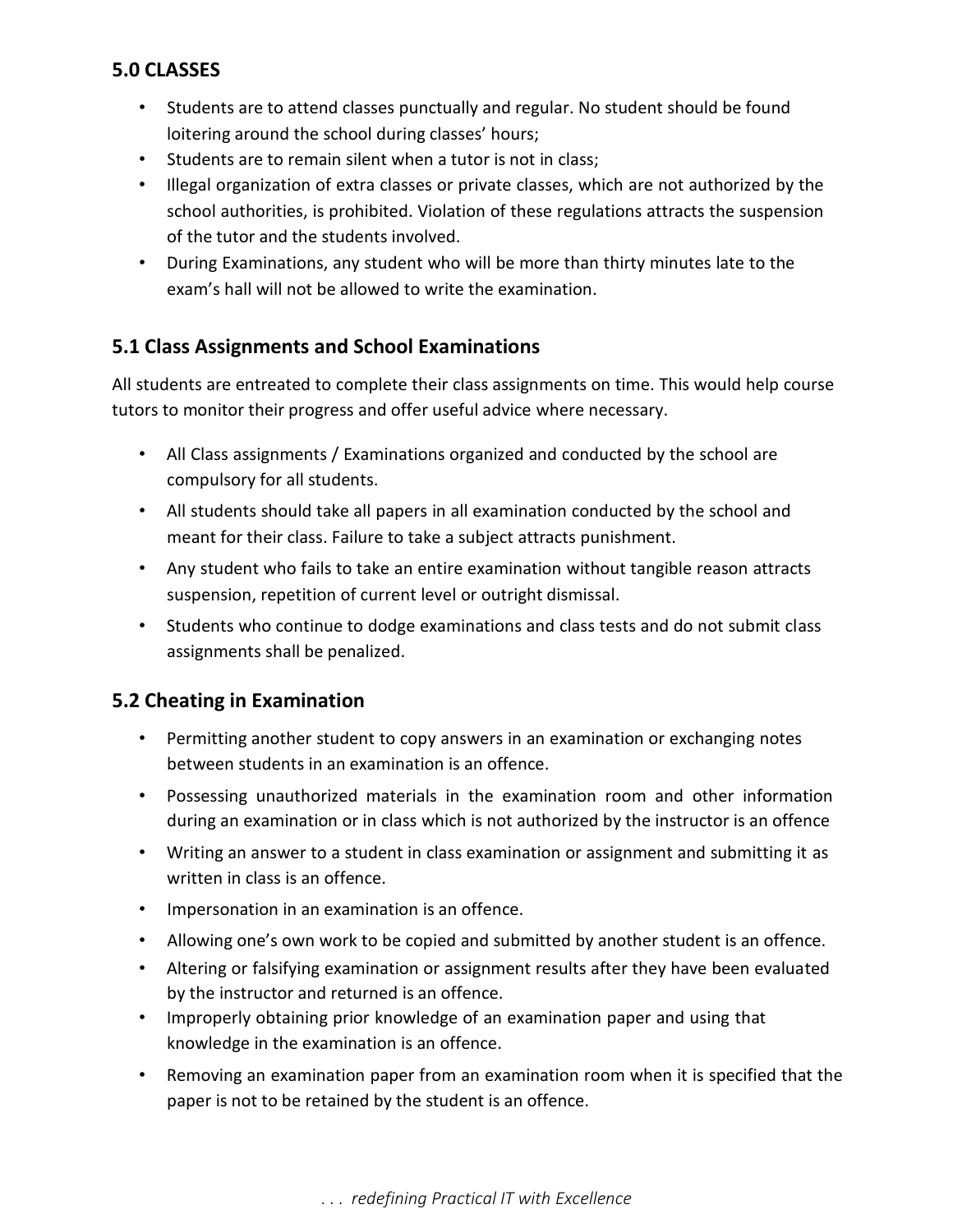## <span id="page-5-0"></span>**6. 0 INDUSTRIAL ATTACHEMENT**

Our students are given priority to have on-the-job first-hand experience to work with our sister I.T Company, Unique Hub Systems Limited. Student are given the opportunity to observe and study I.T Professionals on the job. They are also given the opportunity to try their hands on the job.

- We assist in securing students industrial attachment (internship) placement.
- We facilitate industrial tours/visits for students.
- We ensure that our students on industrial attachment are insured and properly monitored for supervision.
- We ensure that good relationship is established between the USH I.T Training School and industry.

## <span id="page-5-1"></span>**7.0 GUIDANCE AND COUNSELING**

The school has a very active Guidance and Counseling package; this is to promote the welfare of students. Parents may also submit their wards for counseling and guidance on career and personal life. Motivational talks are carried out regularly on topics like time management, examination techniques, and academic performance, premarital relationships, etc.

We initiate plans and program to address life challenges faced by students in an academic environment. We offer individual or group counseling to students with identified concerns and needs.

## <span id="page-5-2"></span>**8.0 SCHOLARSHIP SCHEMES**

The school offers Scholarship schemes for needy but brilliant students and Orphans at the discretion of the school Academic Board on the recommendation of the School's Financial Aid Board.

The School Board will periodically award the overall best student for each class 20% Scholarship at the end of the Academic year. This is to motivate other students to learn hard. In this regard, deserving students would be made to pay only 80% of their fees for the next academic year.

## <span id="page-5-3"></span>**9.0 ADMISSIONS TO TERTIARY INSTITUTIONS**

Students who study TVET Courses and obtain the certificate II will be able to secure admissions to the Polytechnics and Technical Universities in Ghana or are able to set up their own businesses in ICT-related fields.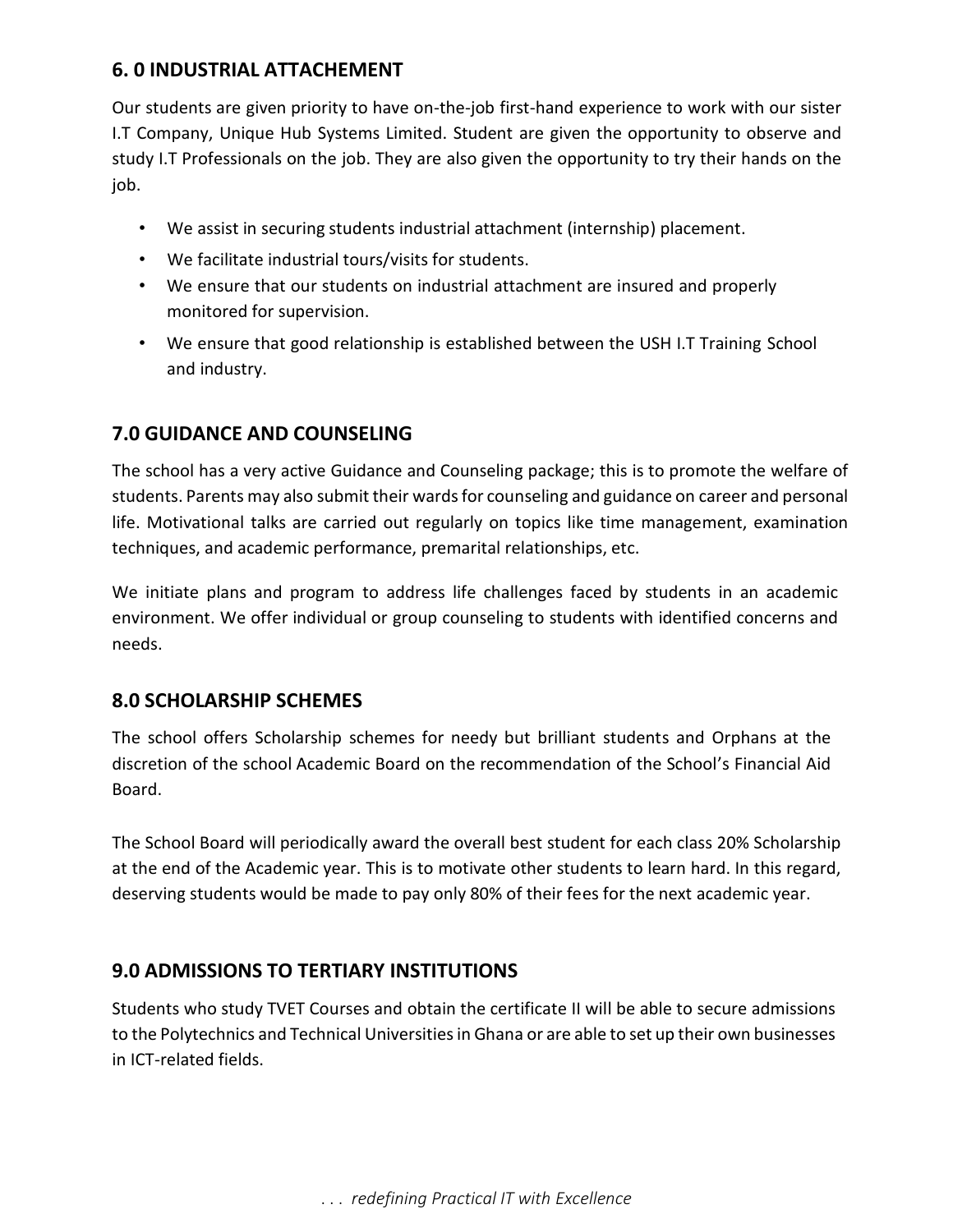## <span id="page-6-0"></span>**10.0 EXAMINATION AND INTERNAL ASSESSMENT**

Our student are prepared to sit for **Certificate 2** Exams at the end of their three-year period of study. In an attempt to ensure academic excellence, class tests for all subjects are conducted every fortnight coupled with daily assignments.

Promotion from one level to another is not automatic. Interviews, coupled with cumulative assessment records for the academic year is assessed by the Academic Board. The school evaluates the performance of the students through Class tests, Assignments, Observation, Projects, Terminal Examinations and Final Examination by the Ghana Education Service {GES}. This helps us to effectively assess a student's competency and performance.

## <span id="page-6-1"></span>**11.0 EXTRA CURRICULAR AND SOCIAL EVENTS**

Educational seminars, excursions industrial visits are organized to places of interest and educational value around the country and beyond for our students. There is also a wide range of sporting activities for our students such as inter-departmental competitions with regards to soccer, volleyball, table tennis, basketball, etc. organized outside the campus.

In addition, there exist various clubs such as Scripture Union (SU) and Arts club. These clubs operate under the supervision of appointed staff members.

#### **Note:**

Students participate in the Private Secondary Schools Sporting Competition every year.

#### <span id="page-6-2"></span>**12.0 Rules and Regulation**

Unique Hub Systems I.T Training school is a Christian institution and as such, all students of the school are trained to be more dependent and responsible citizens. The school's rules and regulations have this aim in view and are intended to encourage students to cultivate good habits and a sense of communal responsibility. Any student who violates the Rules of the school will be severely dealt with by the school authorities.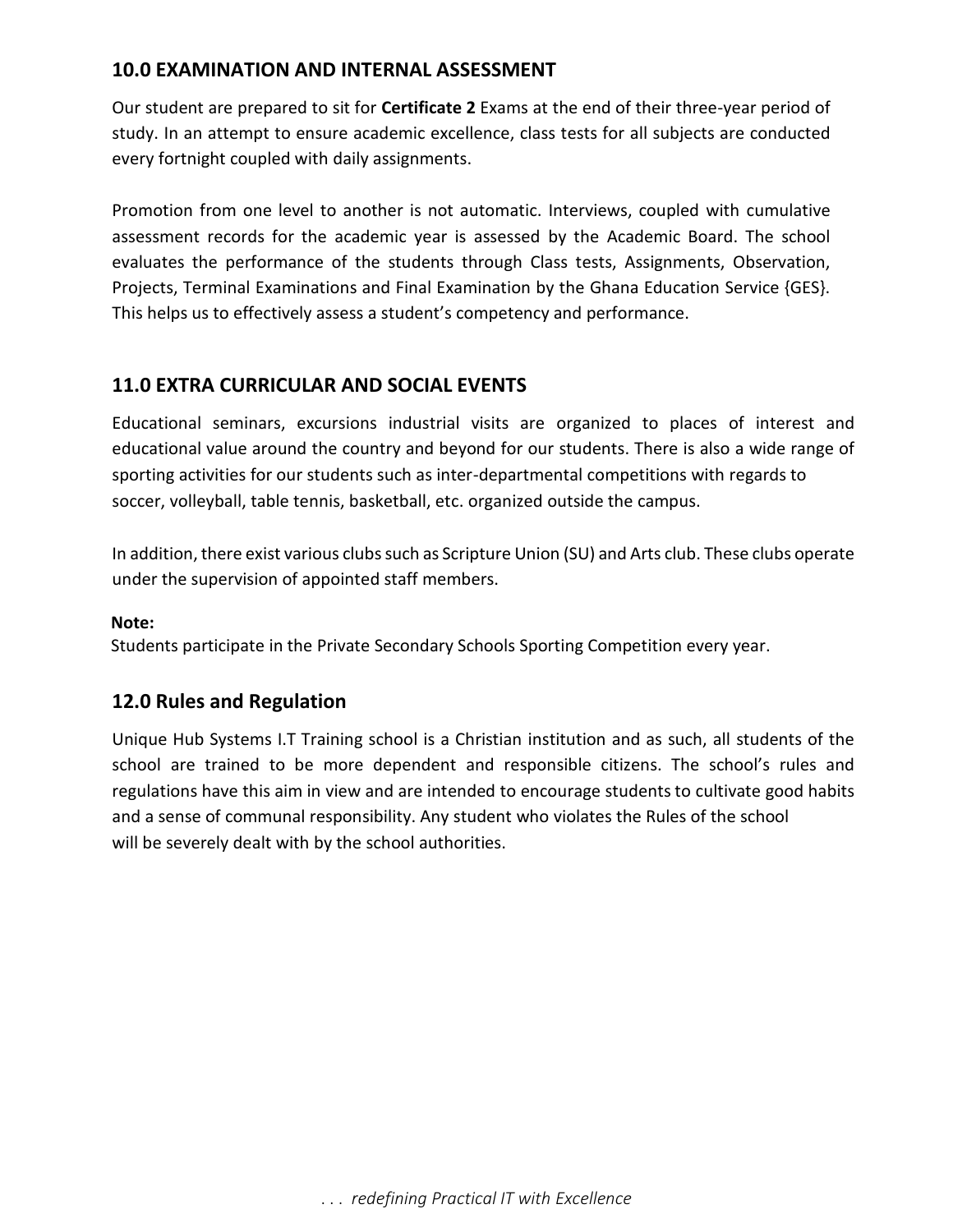## <span id="page-7-0"></span>**13.0 DRESSING**

- There is no prescribed uniform for class. Multi-colored attire is permitted. Students should always be decently dressed
- Every student is to dress decently and properly. Improper dressing is strictly not allowed.
- Dresses and attires exposing parts of the body which are supposed to be covered are strictly not allowed.
- Boys should put on decent pair of trousers or jeans trousers.
- Girls are to put on decent dresses or skirt & blouse.
- Bathroom sandals or slippers as well as noise making shoes are not allowed.
- Caps, hats, scarves and dark glasses are not allowed in the Classrooms.
- Boys are not allowed to wear earrings and girls are not permitted to wear very long earrings or more than one pair of earrings at a time.
- Students who wear beard or grow sideburns should trim it neatly. Funny haircuts are not encouraged

## <span id="page-7-1"></span>**14.0 STUDENT-TEACHER /STAFF RELATIONS**

Students are to accord due respect to Teaching and Non-Teaching staff of the School. Even when you have to disagree with a teacher or staff, make your point using polished language. The teachers and staff are expected to help students achieve their educational aims.

## <span id="page-7-2"></span>**15.0 STUDENT AGITATIONS**

Demonstrations and rioting are strictly forbidden on the campus. Students are expected to discuss their concerns with their course tutor, assigned Counsellor or with an authorized official of the school.

Trouble makers may be dealt with according to the laws governing the School.

## <span id="page-7-3"></span>**16.0 OCCULTIC PRACTICES**

Any student involved in acts or practices that infringe on the School's strict and uncompromising, zero-tolerance policy on cultism and secret society membership will have his/her admission terminated instantly and will be expelled from the School.

Students who in any way are found to be associated with groups or socialize with those students involve in cultism and secret society activities and practices on and off campus, will be dismissed from the School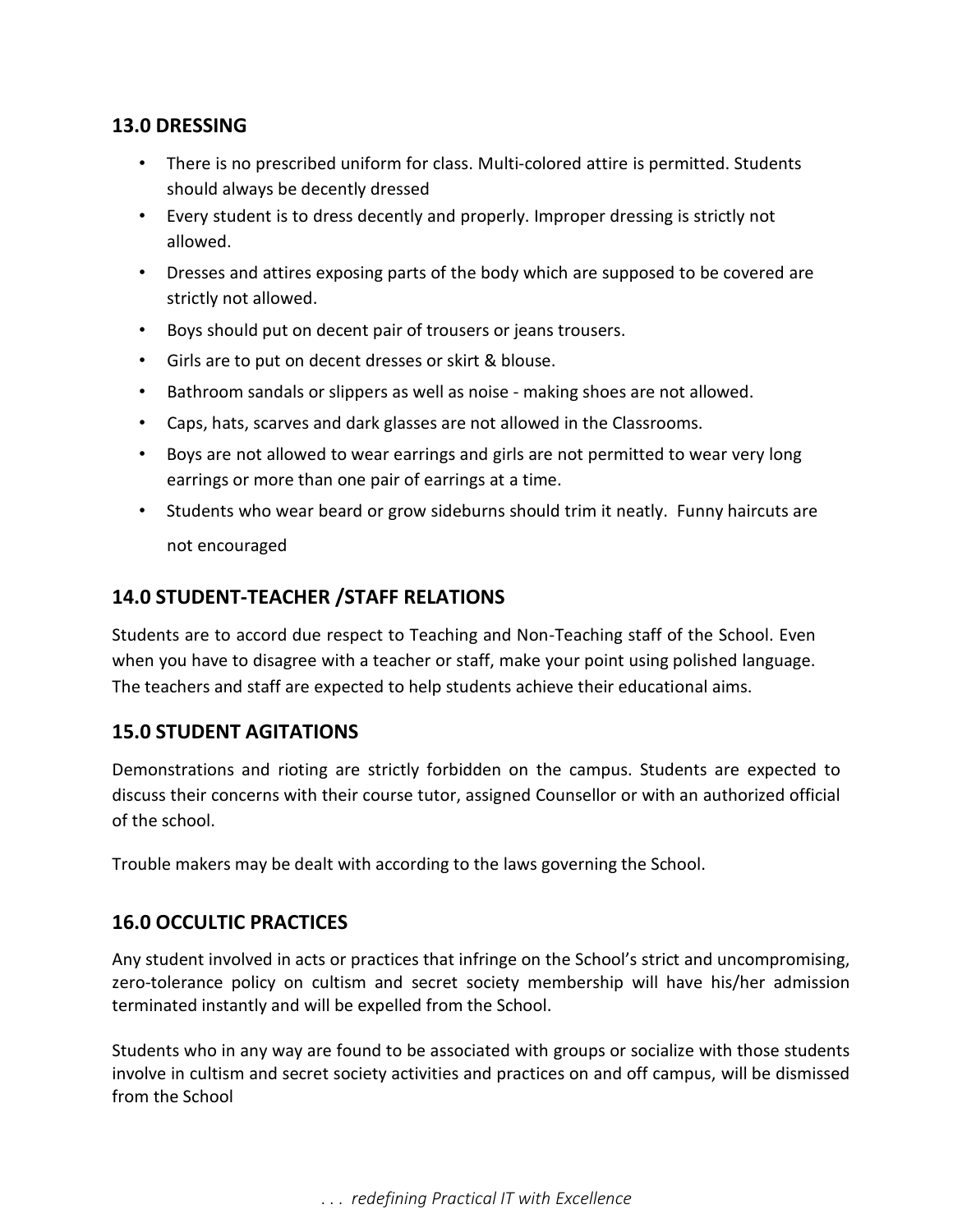## <span id="page-8-0"></span>**16.1 Stealing and Extortion**

- Any student, suspected or caught stealing should be handed over to the school authorities for the necessary action to be taken.
- Any student who picks up anything or takes anything belonging to others without their permission will be treated as a thief.
- Any missing and found items and articles should be sent to the Administration to be given to their rightful owners.
- Under no circumstances should any student keep anything that does not belong to him or her. Such cases will be treated as theft.

## <span id="page-8-1"></span>**16.2 Mocking, Backbiting and Fighting**

- Fighting anywhere in the school is a serious offence subject to severe punishment.
- Any student who instigates others to fight shall suffer the same punishment as those who were involved in the act.
- Any student who provokes others by insulting, teasing, mocking, scorning or backbiting shall be severely punished.
- All grievances should be directed to the office of the Counsellor or the Administrative Manager.
- Any student who beats up a person or encourages such beating shall be liable to dismissal.

## <span id="page-8-2"></span>**16.3 Insubordination**

- Any student who uses abusive words, insults, shouts, issues threats or fights another student or an SRC executive in the discharge of his or her duties shall undergo suspension for a specified period.
- Any student who shows disrespect to any tutor, staff member or any person of authority in the school shall undergo suspension.
- If an act of insubordination is committed by a group of students or a class, the entire group shall suffer punishment prescribed by the disciplinary committee.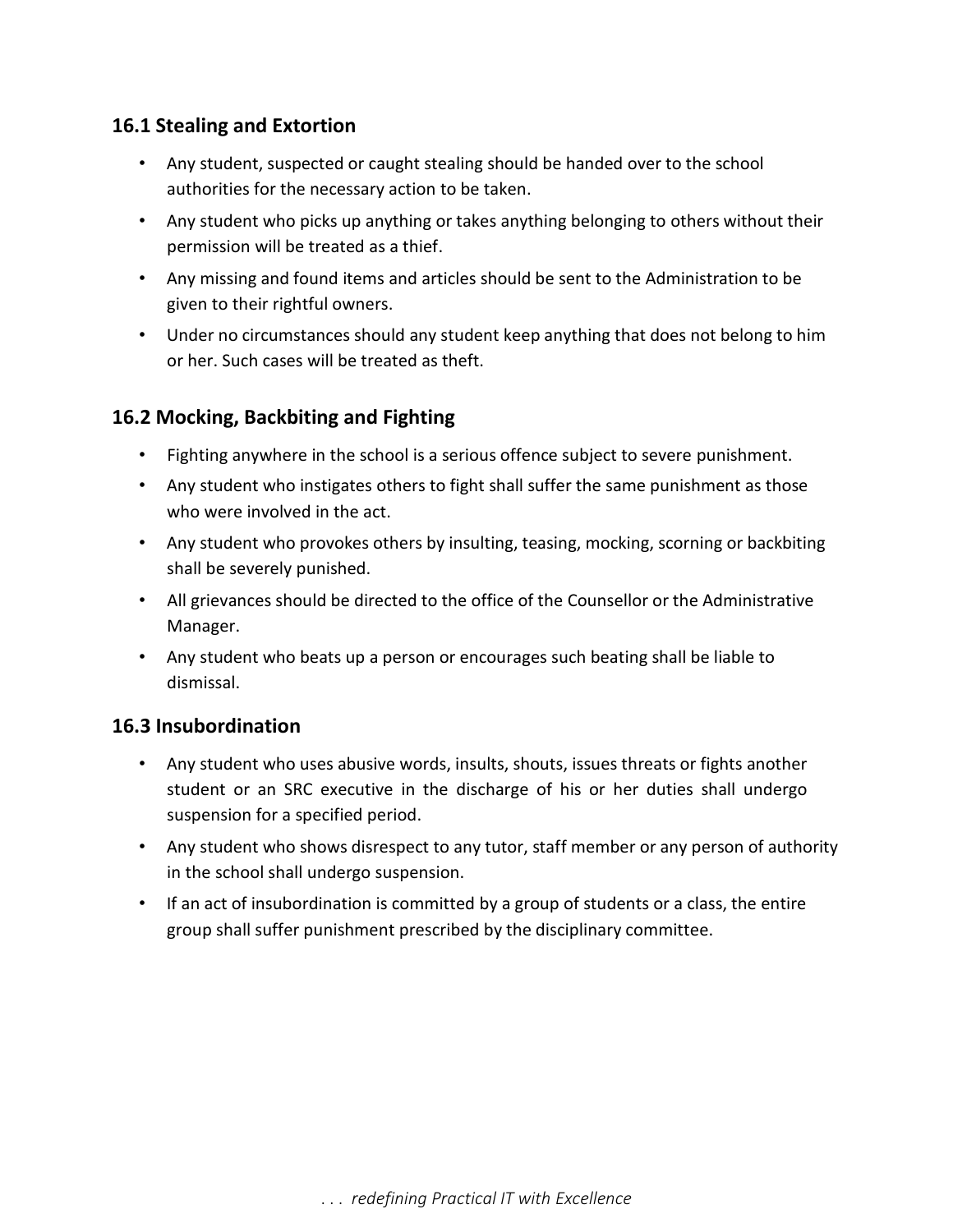## <span id="page-9-0"></span>**16.4 Smoking, Drinking and Indecent Behaviour**

- Any student who smokes anything or is found with any smoking material in the school or its immediate environment during school session will be expelled from the school.
- Any student who drinks any alcoholic beverage in or around the school during school session will be expelled from the school.
- Any student who engages in any form of gambling in or around the school during school session will be expelled from the school.
- Any student who tries to entice or seduce or rape other students or the opposite sex will be expelled from the school. Students are to do their best to stay away from any sort of sexual immorality or indecent behavior. In cases of rape accusation, the perpetrator shall be handed over to the police for further investigations to be conducted.

## <span id="page-9-1"></span>**17.0 OFFENCES**

- Possessing papers, assignments, examinations, reports, laboratory or workshop reports or
- Possessing other assignments that have not formally been released by the instructor
- Purchasing a paper or assignment from an online source, another student, or other unapproved sources and submitting it, wholly or in part, as one's own work.
- Possessing another student's work without permission.
- Writing or creating a research paper, written report, laboratory report or other work for another student.
- Submitting the same work for two different institutions without the approval by both Schools.
- Falsifying Unique Hub Systems I.T Training School Documents for one's personal benefit.
- Presenting false documents or forged documents.
- Destroying, vandalizing, altering and/or removing library materials without authorization.
- Falsifying Data.
- Altering or falsifying another student's data, assignments or Project written materials.

## <span id="page-9-2"></span>**17.1 Unnecessary Noise Making**

Good academic work requires quiet surroundings for necessary concentration. During class hours and study periods, the silent atmosphere necessary for serious academic work shall be maintained by all students.

There should, therefore, be no disturbance or noise of any form during class lessons.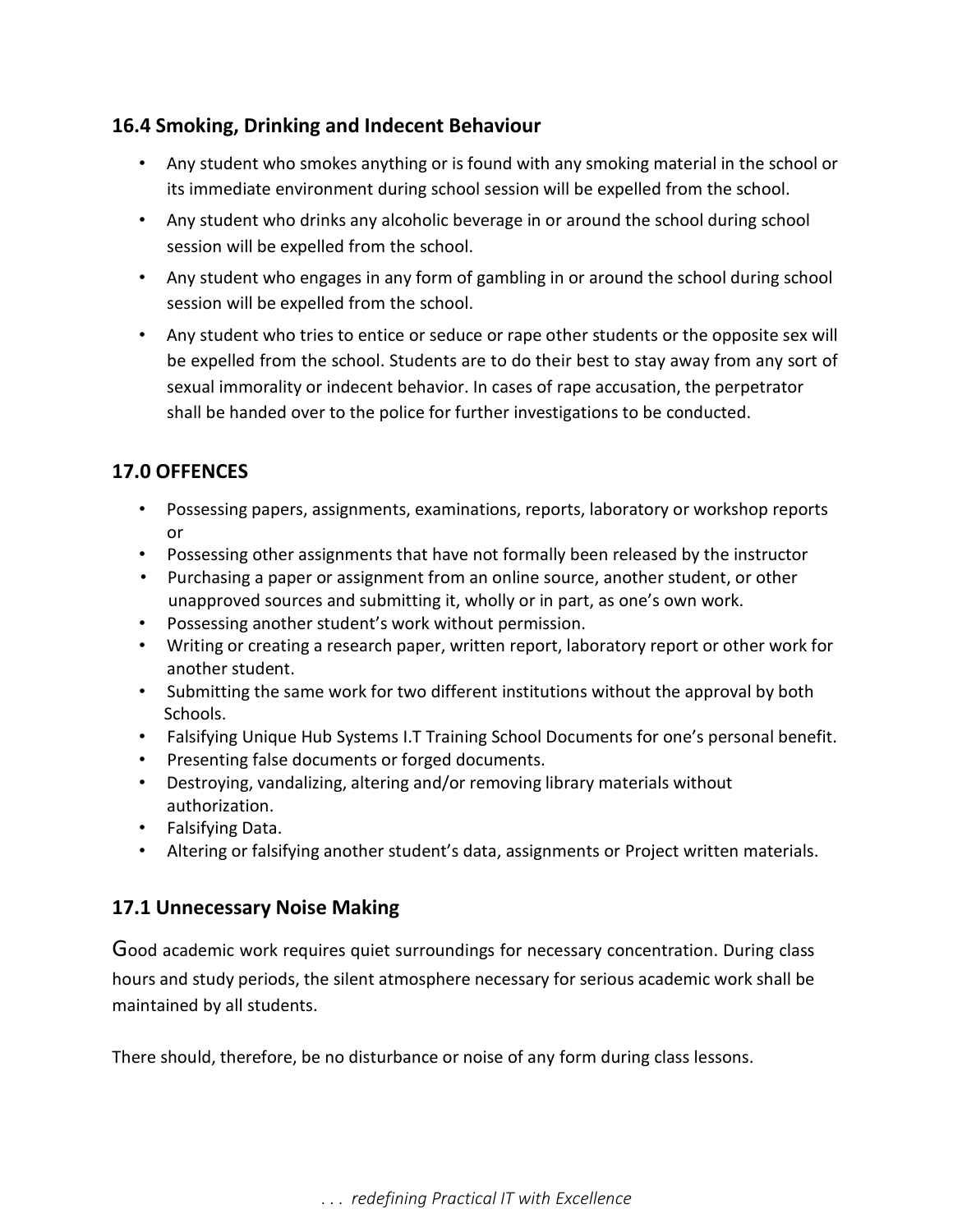## <span id="page-10-0"></span>**17.2 Punishable Offences**

- Examination malpractice of any kind.
- Threatening of fellow students, staff or Non-Teaching Staff on campus or off-campus.
- Threatening /Abusive behavior or Actions that will endanger life and property on the school premises.
- Stealing/ Drug Abuse / Alcoholism.
- Sexual Harassment.
- Vandalism.
- Membership of any gang, cult, unlawful association/society or groupings whose actions or activities in any way endangers life and/or property or disrupt academic life or other activities of the school.

#### <span id="page-10-1"></span>**17.3 Others**

- Students are not permitted to chew gum, drink or eat anything in the classroom, library, or computer laboratory.
- Students are advised not to stand or step on any table or chair in the school.
- No student is allowed to move any school furniture from its original position without permission.
- Students are not permitted to write or print on walls or furniture of the school.
- Generally, the staff common room, offices, and their precincts shall be out of bounds to all students except when they are on official duties.
- Eating before or after break periods in class is prohibited.
- Students must spend their free periods in any empty classroom or in the library.
- The computer Laboratory is strictly out of bounds except for classes.
- Fighting or bullying, stealing, gambling or immoral conduct: Any student caught involved in any of these will be expelled from the school.
- All students must report to school at lecture times.
- Absence from School: Any student who is absent from school without permission, must, on reporting back to school submit a medical report (if due to sickness) or a letter from parent / Guardian indicating causes of his /her absence from school.
- All students must pay their fees promptly on or before re-opening of school.
- Fees, once paid, are not refundable under any circumstances. A term's notice should be given to the school administration before students are withdrawn from school or before a deferment is secured.
- Sitting or standing on the balustrade is prohibited and attracts punishment.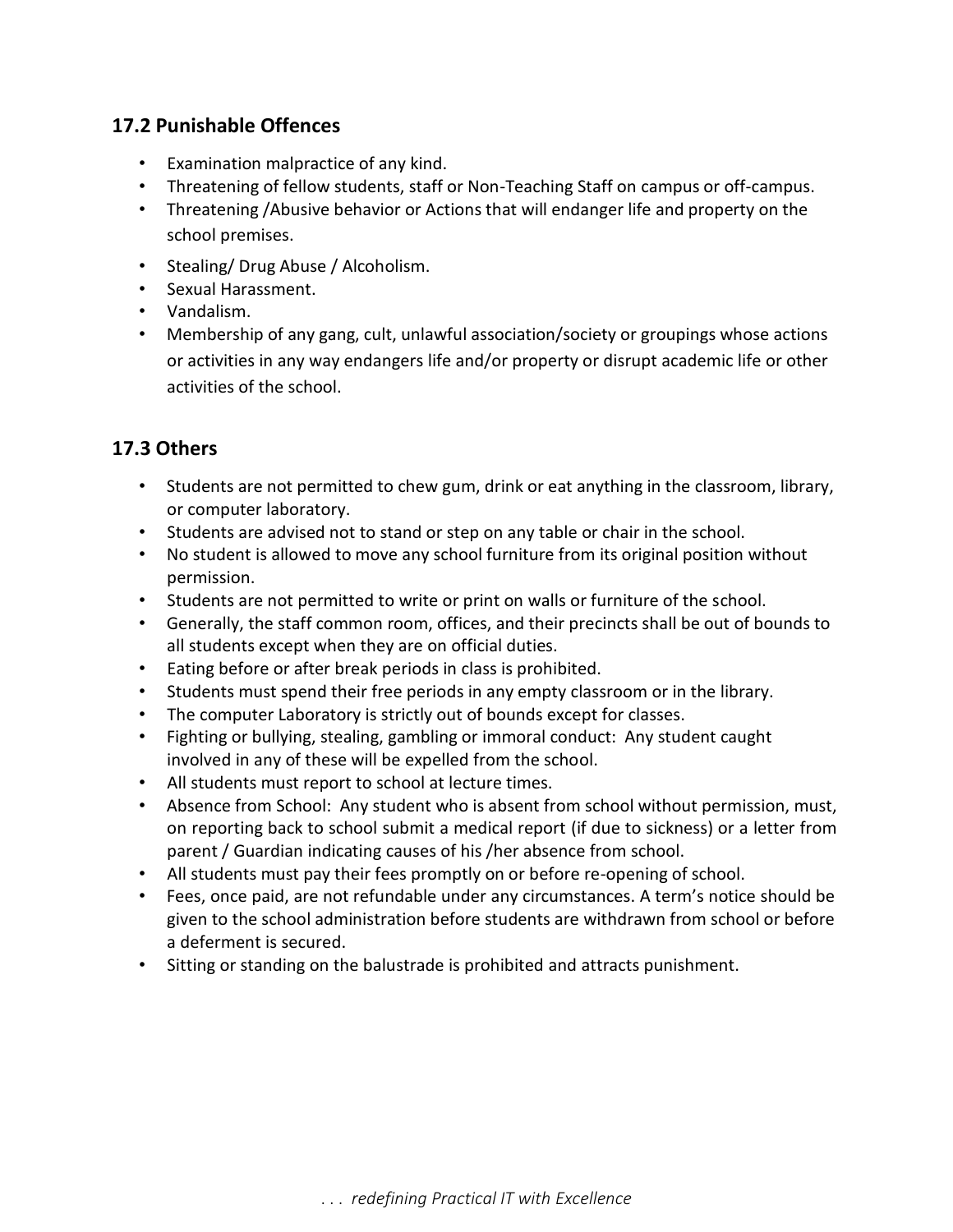## <span id="page-11-0"></span>**17.4 Recommended Punishment for Offences**

- Warning
- Manual Work
- Suspension
- Expulsion
- Dismissal
- Hand over to appropriate government authority

#### <span id="page-11-1"></span>**18.0 ENVIRONMETAL ISSUES**

- Water closets and urinals have been provided in each Classroom and at the back of the School block. Please keep the facilities clean. All Tissues and Sanitary pads should be disposed off in the waste bin provided in each Class room.
- Deposit any waste materials in your hands into the litter bins provided on the Campus.
- Keep your lecture halls environmentally friendly. Please do not block passage ways with furniture.
- Switch off lights, fans, air conditioners, and other electrically-operated devices when such items are not in use.
- Leave lecture room furniture in their present locations.
- Tuberculosis (TB) is infectious. Students are advised to cover their mouth when they yawn or cough. They should also cover their face when they sneeze or blow their nose. They are again strongly advised not to spit about carelessly.
- Students are to consult the notice board for further messages.
- Finally, they are to report any defect in their equipment to the school authorities.
- Students are strongly advised not to interfere with the internal mechanisms.

#### <span id="page-11-2"></span>**19.0 EMERGENCIES**

- When a student's health condition changes suddenly, (s) he should contact the office for first aid support.
- Critical Conditions would be referred to ACP Clinic 2 minutes away from the School premises
- Call the Police on 191
- Fire Service on 192
- Ambulance on 193
- All students must learn to operate the fire extinguishers.
- Report any suspicious person(s) to the school authorities.
- In a life-threatening situation, think of SAFETY FIRST.